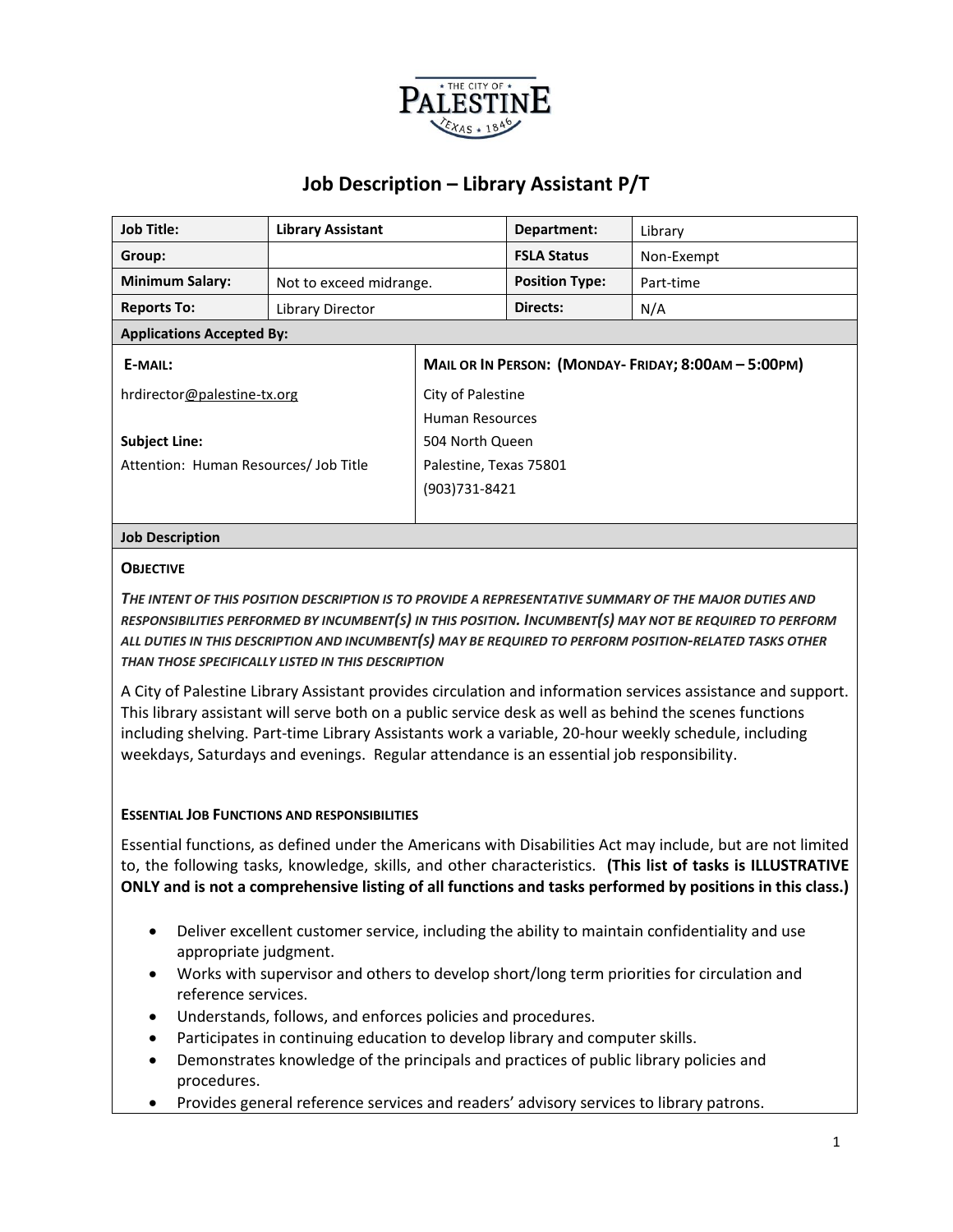

- Utilizes library systems to check out materials to patrons, collect overdue fines, issue library cards, retrieve returned materials from drop boxes, check-in materials, place items on reserve, and contact patrons regarding reserve items
- Must be able to perform searches using the online catalog, databases, and print resources to answer patron inquiries.
- Assist patrons in the use and troubleshooting of public access computers and other related technologies such as phones, laptops, and tablets according to library policy.
- Provides information and reader's advisory services as assigned.
- Answers telephone calls and responds appropriately and accurately to requests.
- Ensures that library areas and equipment are sanitized, clean and orderly by performing regular cleaning duties according to instructions.
- Must be able to handle, shelve, and organize items according to numbering sequences. (i.e. Dewey Decimal System) and assists in maintaining the collection.
- Performs library opening and closing procedures as required
- Performs duties requiring the exercise of work professionalism.
- Process, handle, and pack deselected books.
- Handles cash, checks and credit card transactions and issues receipts.
- Performs other related duties as requested, assigned, or required.
- Assumes responsibility for the floor and or/building in the absence of senior staff.

#### **SKILLS**

- Demonstrate proficiency in customer service and aptitude for learning technology.
- Ability to work and learn in an environment where there are shifting priorities, developing technologies, frequent interruptions, and interactions with the public.
- Demonstrated skill in oral and written communication.
- Understand and exhibit knowledge of books, authors, and book classification.
- Proficiency in Microsoft Office productivity, email, and other software applications.
- Ability to apply logic and attention to detail.

#### **OTHER IMPORTANT JOB FUNCTIONS**

Library Assistant should have good computer and library automation skills as related to the delivery of library services. Incumbent interacts with variety of staff, city staff, and public.

#### **ACCEPTABLE EXPERIENCE AND TRAINING**

Two years' experience in a library setting, business office, customer service, or related work experience required. Prefer prior library circulation, reference, or technology work experience.

#### **PHYSICAL DEMANDS**

The physical demands described here are representative of those that must be met by an employee to successfully perform the essential functions of this job. Reasonable accommodations may be made to enable individuals with disabilities to perform the essential functions.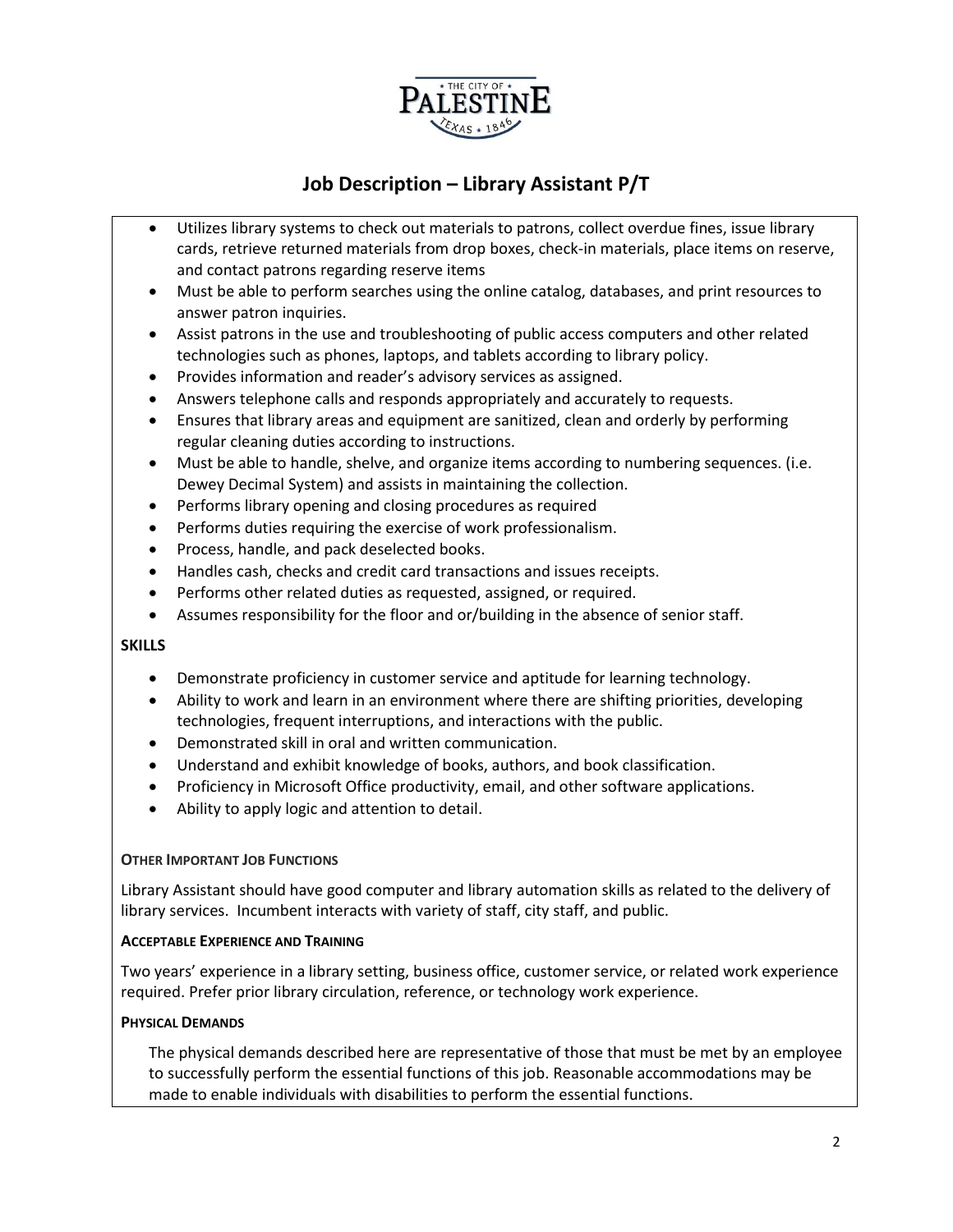

Library Assistant performs essential functions in a library environment. Incumbent should be able to shelve and retrieve books and other items on high shelves, lift up to 50 pounds, and be able to kneel, stand, bend, stoop, stretch, climb and work in confined spaces. Incumbent may work a varied schedule including nights and weekends.

#### **QUALIFICATIONS AND EDUCATION REQUIREMENTS**

- High School Diploma or GED
- Any equivalent combination of relevant education and experience.
- Must have and maintain a valid Texas Driver's License. (if required)
- Associates degree with a minimum of one- year library experience preferred.
- Computer experience required.
- Cash handling experience required.

#### **CONDITIONS OF EMPLOYMENT**

Must pass a pre-employment drug screen and background check.

Must have and maintain a satisfactory driving record.

Position schedule is subject to change at any time as needed to fit the needs of the organization.

Schedule is subject to change from week to week.

Regular attendance is required.

#### **ADDITIONAL INFORMATION**

**This job description is not intended to be construed as an exhaustive list of responsibilities, duties and skills required. City management has exclusive rights to alter this job description at any time without notice. Employees will be required to follow any other job-related instructions and to perform any other job-related duties requested by any person authorized to give instructions or assignments. This document does not create an employment contract, implied or otherwise, other than an 'at-will' relationship.**

The City of Palestine affords equal employment opportunity to all individuals regardless of race, color, national origin, gender, gender identity, religion, age, disability, veteran status, or sexual orientation or other protected status.

**Your application is part of the review process; be sure it is complete. If attaching a resume, all information requested on the application form must also be completed (i.e., writing "see resume" is not sufficient).**

| Reviewed By: | Ana Sanchez  | Date: | October 1, 2020  |
|--------------|--------------|-------|------------------|
| Approved By: | Lisa Cariker | Date: | October 22, 2020 |